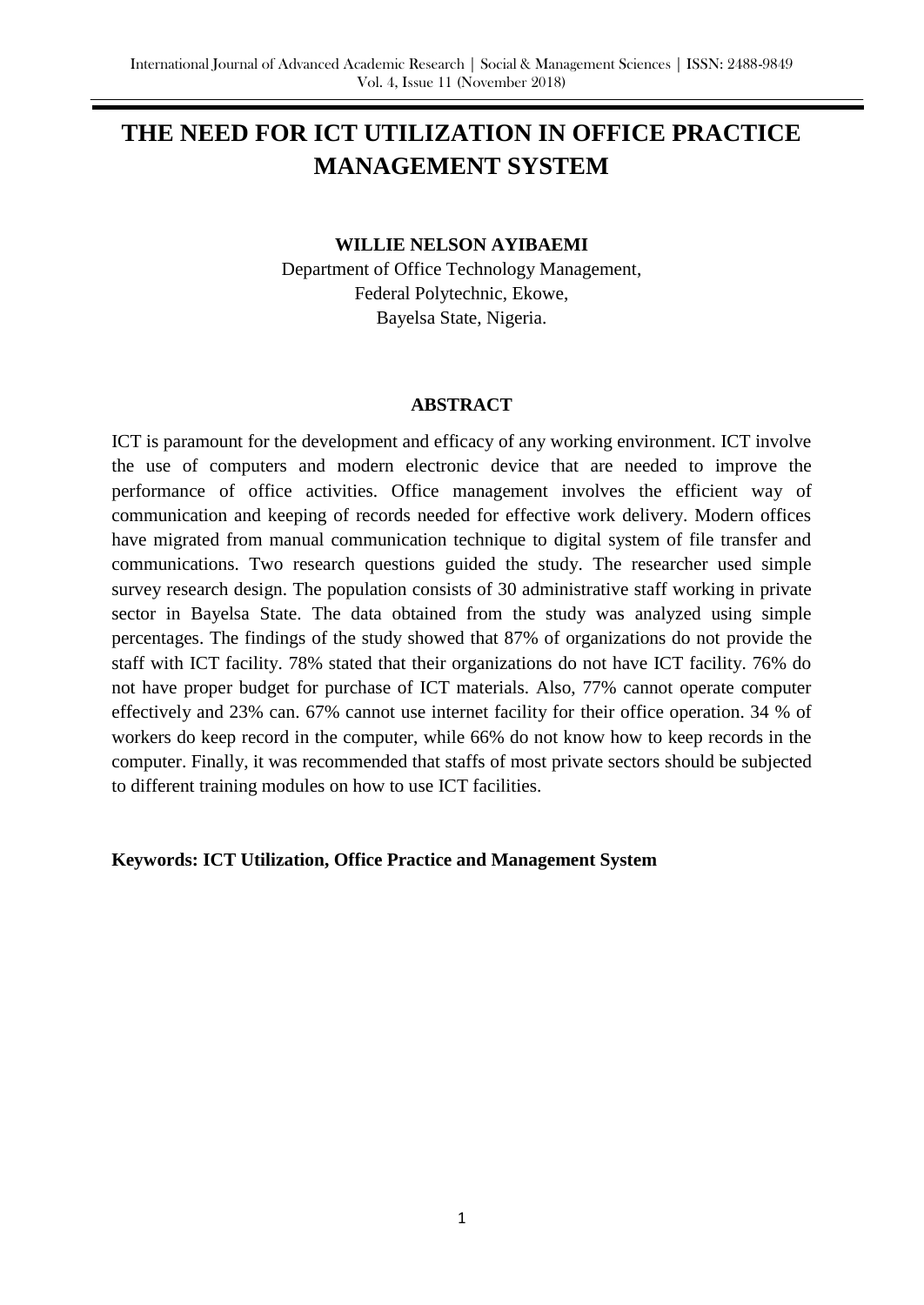## **INTRODUCTION**

ICT can be viewed as an umbrella term that includes all technologies for the manipulation and communication of information. ICT according to UNDP, (2003) refers to the complete outfit of electronic advancement and methods used to manage and communicate information and knowledge. ICT application is universal as its effect is seen in every aspect of the society. Nevertheless, in this study the term ICT is not referring to all the media currently available but more restrictedly to the recent computer technologies, social business and groupware technology.

ICT involves the use of hardware and software. The hardware deals with mostly the parts we handle and operate with on daily basis. Software components are collective program which control the entire activities of a computer. They are grouped into two categories which include operating system programs (system software) and the application programs. The system programs are usually but not necessarily finished by a computer manufacturer which contribute to the proper control and enhanced performance of the computer system. On the other hand, the application software are those categories of programs used by the computer users to perform specific tasks. Some examples of application software programs are; the groupware system, internet and social business system etc.

The introduction of ICT in human society has connected the world in a unique way. The fact that Information Communication Technology has made the world a global village cannot be overemphasized. Advancement in this world is now controlled by ICT (Offor, 2013). Individuals through ICTs application can now interact and send messages across the continent without barriers of distance and time constraints via the use of GSM and internet technologies. Information is freely collected and received within the shortest possible time via electronic devices. People now have access to E-libraries of renowned repute where tangible, current and reliable research information is been published.

Information Communication technology has as well opened doors for both small and big businesses to be carried across the globe. It has to a great extent helped the technological advancement of many nations of the world.

People with the aid of simple mobile phones could transact business without the stress and risks of travelling from one country to another. Much time resources are no longer wasted in the course of business transactions. In the medical practice, reliable diagnoses of various illnesses and health conditions are now made, with the aids of computers and other electronic gadgets without specimens like blood samples, urine, swab or semen. Information about possible solutions to illness, diseases, and health problems are now easily gotten from the internet, and various websites. These were not possible in time past when people died of very common illnesses. This is not different in the field of politics. Today we talk about electronic voting whereby elections are conducted and manipulated electronically. This conducting of elections electronically to very high degree reduces electoral malpractices. Currently, countries are opportune to watch and witness in televisions, other countries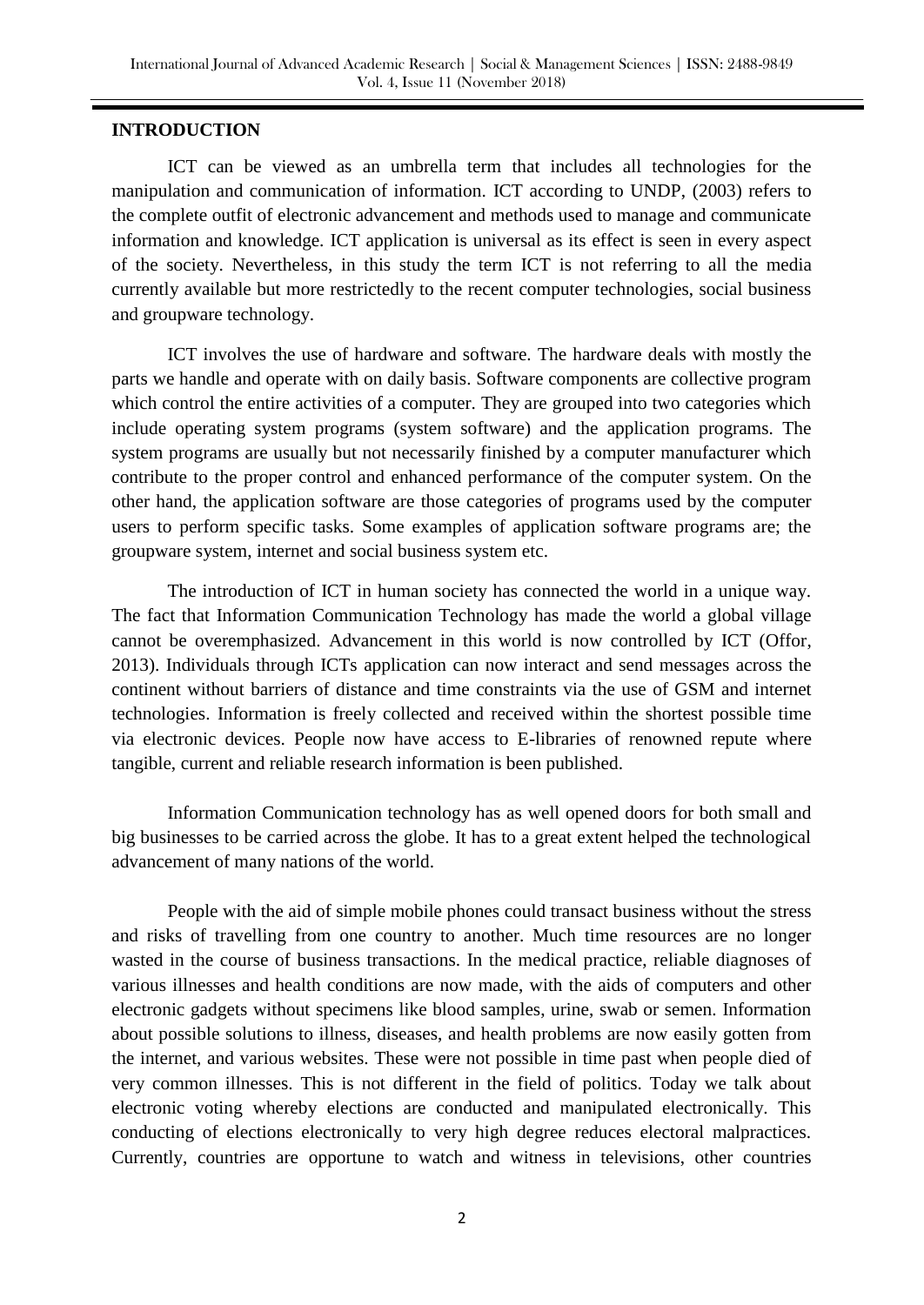conduct elections and electoral processes. This helps these countries to adopt useful and innovative methods in their own electoral process.

Originally, information and communication were carried out orally. People gathered information, stored it in their memories and transmitted them verbally to their receivers and users. But with the innovation of printing technology, there came the first breakthrough in the field of information and communication technology. ICT has led to the globalization of the world. Information and Communication Technology is a mixture of information technology and communication technology. ICT is therefore the application of computers and telecommunication gadgets in processing, storing, and sending information of all kinds in whatever form or distance. ICTs encompass all that is involved in modern communication technologies such as communication satellites, radio, television, video, tape recorders, compact discs, floppy diskettes and personal computers and other related equipment so that the output generated can reach the users at reasonable cost and in good time across the globe (Ezekoka, 2007). Ibenyenwa (2011) sees ICT as all the electronic devices, computer hardware and software and telecommunication gadgets that enable the processing, storage and immediate dissemination of huge amount of information through the computer networks. Obanya (2003) describes information and communication technology as the sole creation of human kind that has thrown off balance the conventional perceptions of time and space that has destroyed geographical barriers to the transmission of knowledge, ideas, and Information.

In modern office practice the knowledge of ICT is very useful in the preparation of document and transmission of information. In the past, office documents are mostly kept in files and information are transmitted via the use of bill boards. The introduction of ICT has led to the development of softcopies of office records and transmission of information through internet. However, the study looked at the need for ICT utilization in office practice management system.

### **Purpose of the Study**

The study looked at the need for ICT utilization in office practice management system. Specifically, the study sought to:

- Find out the numbers of staff that have access to ICT facility in their offices in private sectors in Bayelsa State.
- Find out the numbers of staff that can make use of ICT facilities in offices in private sectors in Bayelsa State.

# **Research Questions**

The following research questions guided the study:

- What are the numbers of staff that have access to ICT facility in their offices in private sectors in Bayelsa State?
- What are the numbers of staff that can make use of ICT facilities in offices in private sectors in Bayelsa State?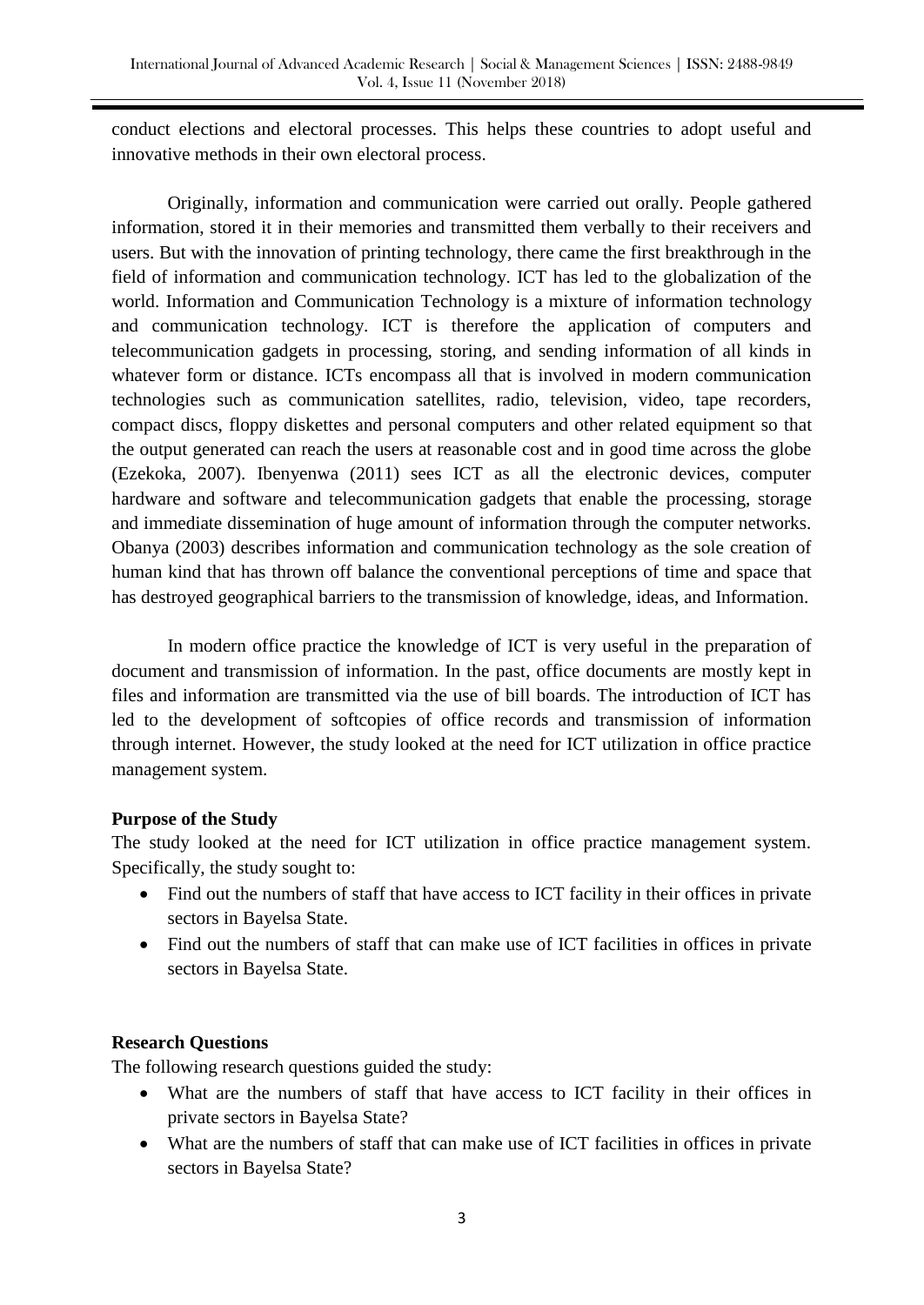### **Scope of the Study**

The study is limited to the use of ICT facility in private sector of Bayelsa State.

#### **Methods**

The researcher used survey research design. The population consists of 30 administrative staff working in private sector in Bayelsa State. The entire population was used as sample for the study. The researcher developed an instrument titled "ICT Utilization Test" (ICTUT). The instrument consists of six items with yes and no response.

ICTUT was subjected to face validation by two experts in the department of computer science in Rivers State University. The expert checked the appropriateness of the instruments and the language content. The instrument was administered to 5 respondents working in private sector in Rivers State. Their responses were computed using Pearson Product Moment Correlation Coefficient. The reliability coefficient was calculated to be 0.86. The researcher personally administered the instrument to respondents in Bayelsa State. Simple percentages were used to analyze the research questions.

#### **Data Analysis**

#### **Research Question 1**

What are the numbers of staff that have access to ICT facility in their offices in private sectors in Bayelsa State?

Table 1: *Numbers of Staff that have Access to ICT Facility in their Offices in Private Sectors in Bayelsa State.*

| S/N | <b>ITEMS</b>                                     | <b>YES</b> % | NO $\%$ |
|-----|--------------------------------------------------|--------------|---------|
|     | Does your company provide you with ICT facility? |              |         |
|     | Does your organization have ICT facility?        |              | 78.     |
|     | Does your organization budget for ICT materials? | 14           | 'n      |

Table 1 showed that 87% of organizations do not provide the staff with ICT facility. 78% stated that their organizations do not have ICT facility. 76% do not have proper budget for purchase of ICT materials.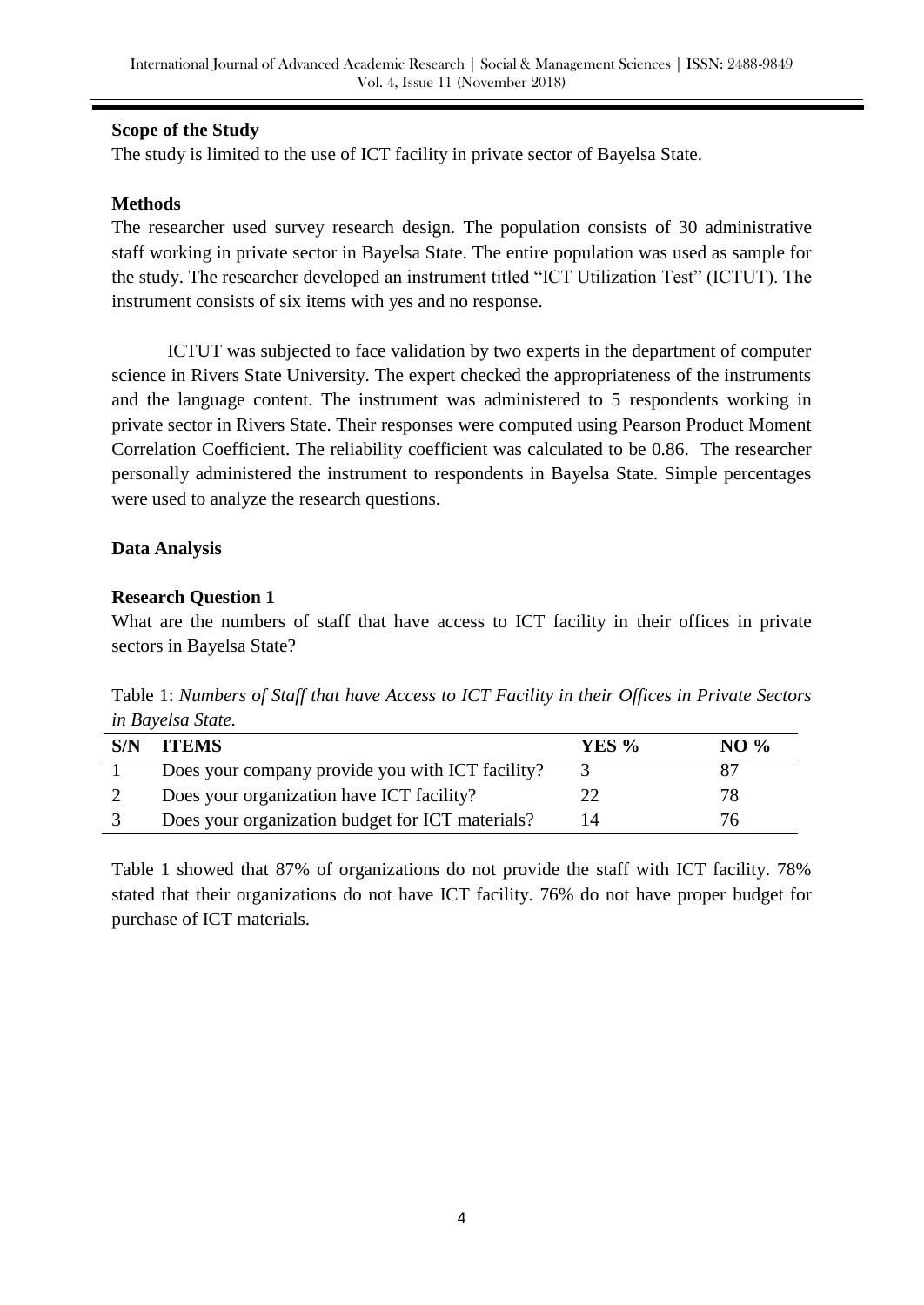# **Research Question 2**

What are the numbers of staff that can make use of ICT facilities in offices in private sectors in Bayelsa State?

Table 2: *Numbers of Staff that can make use of ICT Facilities in Offices in Private Sectors in Bayelsa State*.

| S/N | <b>ITEMS</b>                                    | <b>YES</b> % | $NO\%$ |
|-----|-------------------------------------------------|--------------|--------|
|     | Can you operate on computers effectively?       |              |        |
|     | Can you use the internet for office operations? | 33           |        |
|     | Do you keep your records in the computer?       | 34           | 66     |

Table 2 showed that 77% cannot operate computer effectively and 23% can. 67% cannot use internet facility for their office operation. 34% of workers do keep records in the computer, while 66% do not know how to keep records in the computer.

# **Discussion of the Findings**

The study revealed that most of the organization offices do not have ICT facilities. Also, most staff do not know how to operate on ICT equipment. Edi (2012) stated that most modern organizations in Nigeria do not have ICT facilities for their business operations. Observation also reveals that most employees in private organizations are ICT illiterates (Williams, 2006). This is in line with the findings of the study that reveals that most employees could not operate effectively on ICT tools.

### **Recommendations**

Based on the findings of the study, the following recommendations were made:

- 1. Staffs of most private sectors should be subjected to different training modules on how to use ICT facilities.
- 2. Government agencies that are responsible for the registration of businesses should ensure that the availability of ICT facilities in these organizations should be a priority.